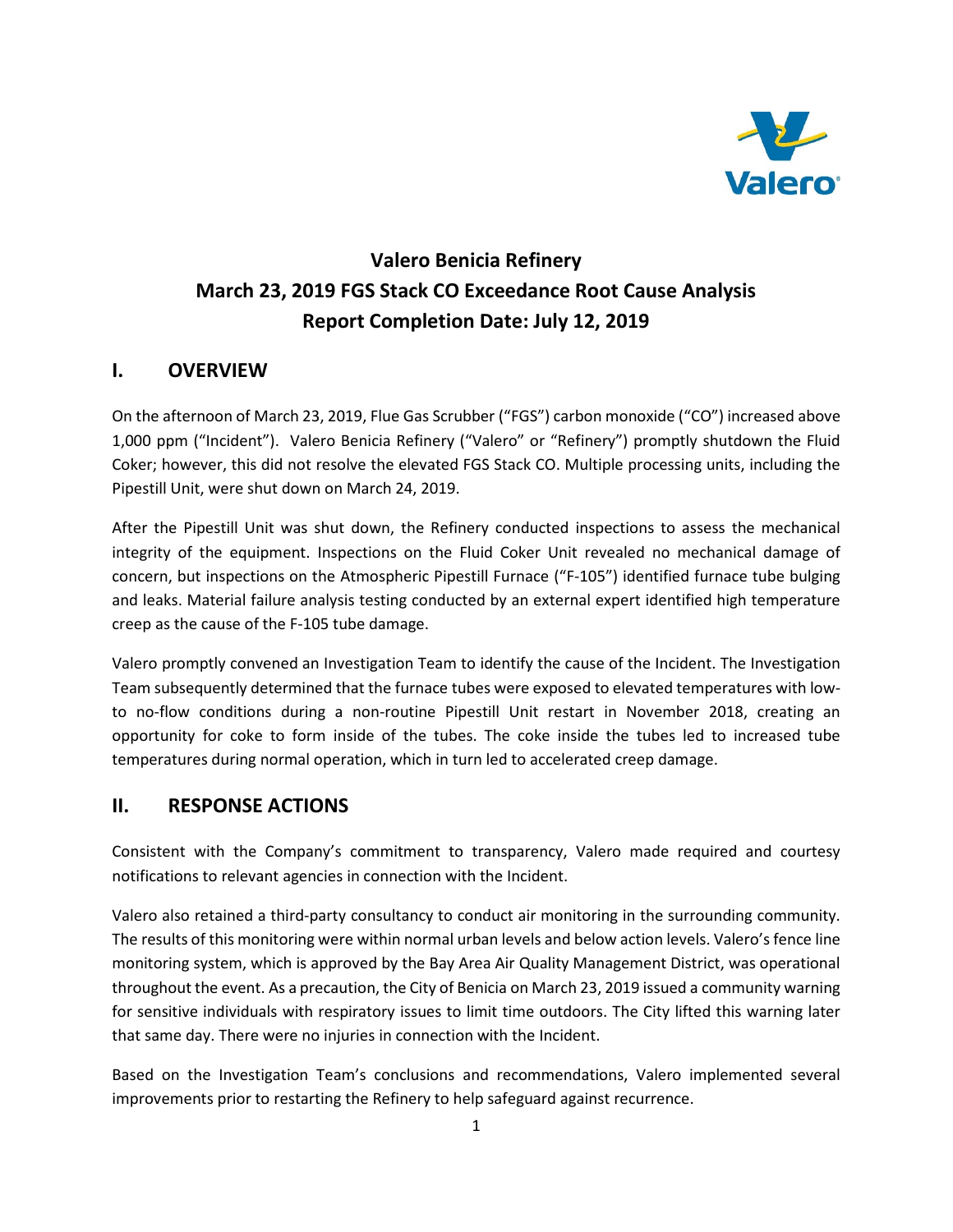#### **III. INVESTIGATION METHOD AND TEAM**

On March 23, 2019, Valero convened a team to investigate the root cause of the Incident using a causal analysis method consistent with applicable state and federal regulations and the Refinery's Incident Investigation Reporting Procedures. The Investigation Team included Refinery personnel with expertise in Process Safety, Operations, Maintenance, Inspection, and other pertinent areas. The team also consulted with third-party and Valero technical experts. The team reviewed various materials in connection with the investigation into the Incident, including, but not limited to: process data, electronic shift logs, air monitoring data, the Pipestill Unit Process Hazard Analysis, third-party expert testing results, sample analyses, equipment specifications, and other information.

### **IV. PROCESS OVERVIEW**

Process units relevant to the Incident include the Fluid Catalytic Cracker ("FCCU"), the Fluid Coker, the Pipestill furnaces, and the FGS. To summarize the process flow at a high level, CO gas from the Fluid Coker and FCCU are mixed and enter the Pipestill furnaces, F-105 and F-106 (Vacuum Pipestill Furnace) where the CO gas is incinerated. The flue gases from these furnaces contain air pollutants that require emissions control consistent with state and federal environmental requirements. Accordingly, the flue gas from the Pipestill furnaces flows to Selective Catalytic Reactors to reduce nitrogen oxides. The flue gas then flows through a Waste Heat Boiler to produce steam and cool the gas. Flue gas then flows through a series of scrubbers to remove particulate matter and sulfur oxides before exiting the FGS Stack.

#### **V. CAUSAL ANALYSIS**

#### **A. Initiating Event**

In November 2018, a low- to no-flow condition in the F-105 tubes occurred during a restart after an unplanned shutdown without full unit de-inventory of the Pipestill Unit. Specifically, during the restart on November 3, 2018, a safety valve on the Crude Preheat Train ("SV-107") lifted, allowing crude oil flow to bypass F-105. When this condition was discovered, SV-107 was immediately replaced with its spare. The Pipestill Unit startup was completed on November 4, 2018, with no further issues. It was not appreciated at the time, however, that the crude oil bypass of F-105 exposed the furnace tubes to elevated temperatures with low- to no-flow, creating an opportunity for coke to form inside of the tubes. Following the November 2018 restart, SV-107 was inspected and tested by a third-party expert. The expert confirmed during off-site testing and inspection that no damage occurred to SV-107 and that the valve did lift and reseat within code tolerances.

In reviewing prior data relating to the November 2018 restart, the Investigation Team determined that a hydraulic surge event during restart likely caused SV-107 to lift. SV-107 is a pilot operated valve with a remote sensing line that relies on process pressure to drive full reseating of the valve. Since the hydraulic surge event took place over a very short time period, it is possible that the process pressure directly after this event was insufficient to reseat the valve.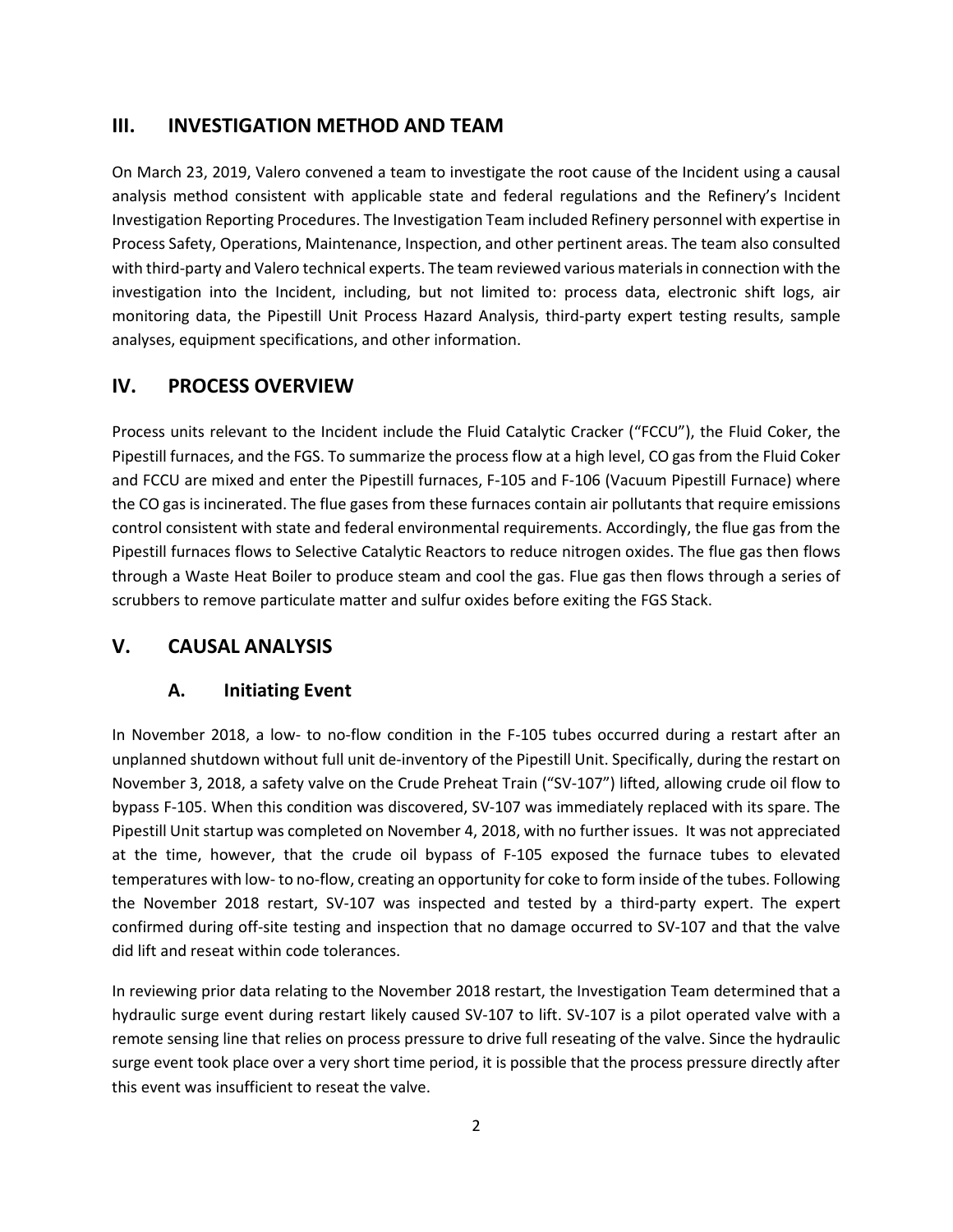# **B. March 2019 Event Analysis**

In early March 2019, the FGS Stack began experiencing relatively minor CO fluctuations while the Fluid Coker was experiencing burner level instability. Because Fluid Coker instability can lead to elevated coke fines in the flue gas through carryover, such instability was considered to be a cause of the increase in FGS Stack CO during that timeframe. Operational moves on F-105 were made in response to the elevated CO, which appeared successful in directionally reducing the FGS Stack CO; however, these moves resulted in furnace tube metal temperature ("TMT") increases that can directionally accelerate the furnace tube creep life consumption rate.

On March 23, 2019, the Refinery experienced another sudden increase of FGS Stack CO. In response to this development, the Fluid Coker was immediately shut down. This did not directionally improve the FGS Stack CO, indicating that the Fluid Coker was not the primary contributor. When the Pipestill Unit was shut down a few hours later (when feed was ceased), the FGS Stack CO reduced. This supports the conclusion that furnace tube leaks led to the incomplete combustion of crude and subsequent elevated FGS Stack CO.

Post-shutdown inspection data showed that F-105 "D" and "E" pass tube leaks are attributable to excessive creep damage. Inspection data also showed "C" pass experienced leaks; however, process data trended by the Investigation Team indicates that unlike passes "D" and "E," "C" pass normalized flow did not drop significantly after the start-up in November 2018. Therefore, it is possible that "C" pass was not the first pass to leak, but could have subsequently leaked as a collateral effect of the initial leaks found in "D" and "E" passes.

# **VI. Findings and Recommendations**

The March 2019 FGS Stack CO exceedance was the result of F-105 tube failures. The damage mechanism for the F-105 tube failures was high temperature creep. This damage mechanism was verified through third-party metallurgical analysis of the furnace tubes. The creep was caused by operating at TMTs above normal. The high TMTs were caused by the insulating effect of coke inside of the tubes. The coke was formed due to low- to no-flow condition in the tubes during a start-up in November 2018. This low- to noflow condition was caused by SV-107 internally lifting and diverting flow around F-105.

The Investigation Team developed the findings, interim recommendations (implemented before the May 2019 restart), and final recommendations, below, in connection with the investigation into the Incident. Some of these recommendations may not be directly related to the root causes of the Incident, but are considered beneficial to enhanced operation of F-105.